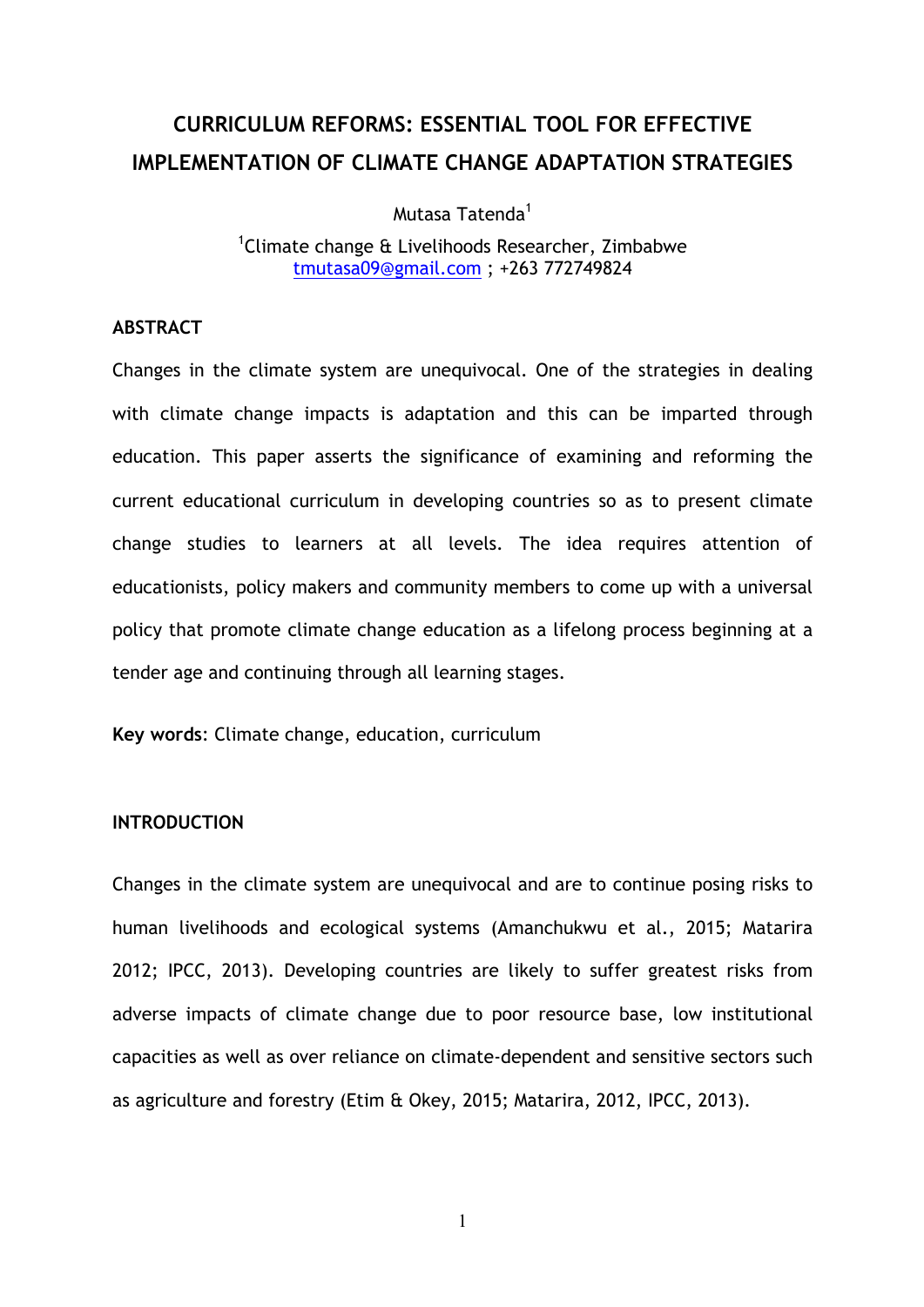Climate change adaptation (CCA) reduces the impacts of climate change on human livelihoods and builds resilience while exploiting beneficial opportunities. Article 2 of the Paris Agreement (2015) emphasized the need to strengthen responses to climate change by increasing ability of communities to adapt. UNFCCC Article 6 (1992); UNESCO (2010); and Sustainable Development Goal 13 (2015) calls for the development of education and training programmes on climate change and its effects so as to have a well informed and enlightened world citizenry. The issue is how the entire world can be made aware and at what stage of human development should awareness programmes be initiated? Also how can humankind collaborate to bring about behavioural change which is essential for CCA?

Educating people from early stages of learning about climate change and its impacts is rationale in promoting responsible behaviour. The curriculum provides an educational framework which outlines the content, teaching strategies and learning experiences with expected outcomes and behavioural objectives (Lunenburg, 2011). In essence, the curriculum is an important tool in behavioural transformation and delivering climate change message to students who constitute the majority of the world population. However the current curriculum does not adequately address the issue of climate change. Hence there is need for reforms so as to improve the status quo and mainstream climate change education in the curriculum.

## **THE NEED FOR A CLIMATE CHANGE CURRICULUM**

The science of climate change is well established and has been documented by a significant body of literature (Peer-reviewed journals, IPCC Assessment Reports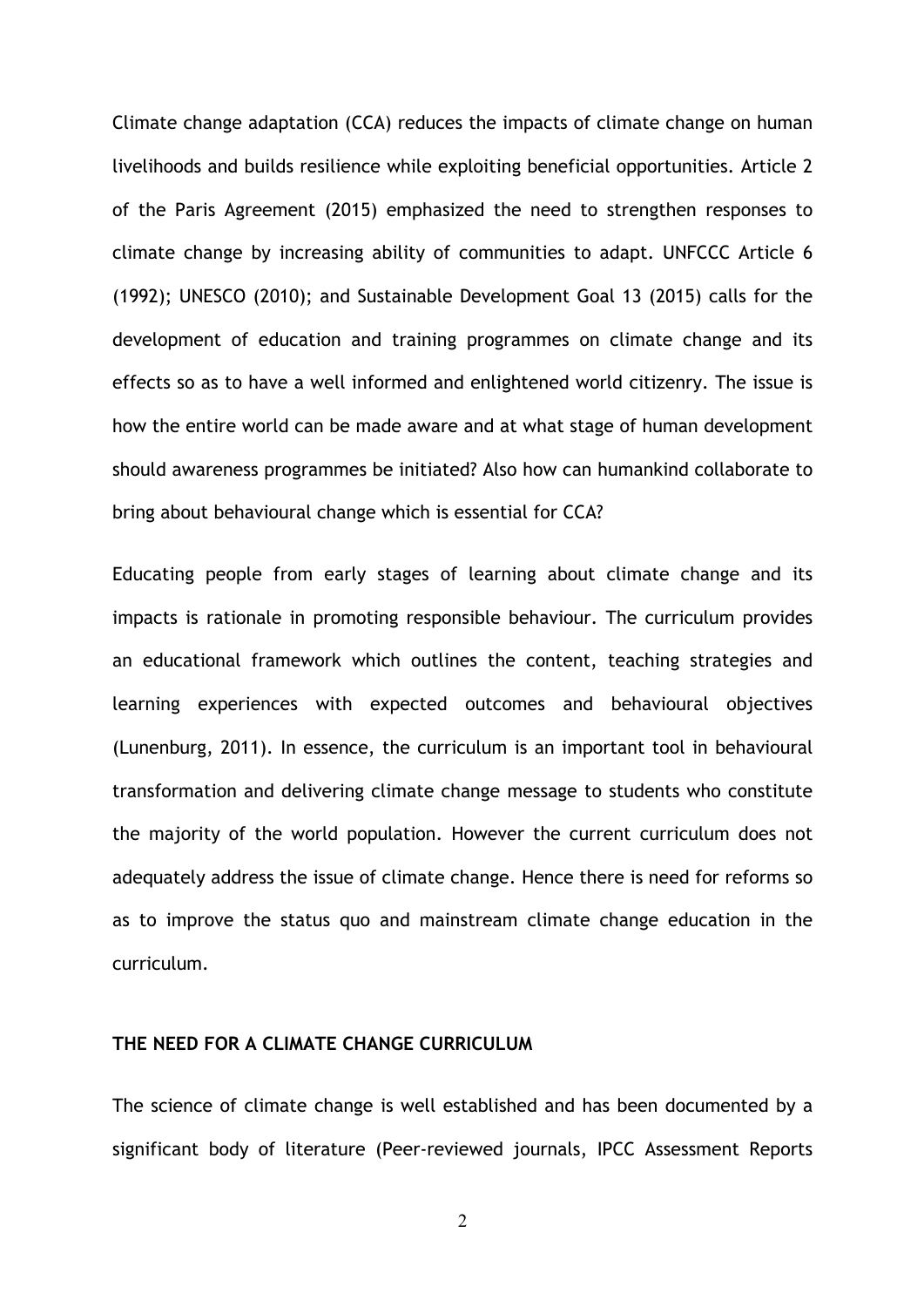and other empirical works). This then justifies the need to incorporate the teaching of climate change in the curriculum at all learning stages.

Climate change impacts are intergenerational with projections spanning to 50 or more years using SRES emission scenarios (IPCC, 2000) and as such the curriculum should provide learners with the essential knowledge and skills on the matter as this will enable them to be able to deal with climate challenges they would encounter after completing their education.

Chakeredza et al. (2009) highlighted that education prepares an individual to become a functional member of the society. Incorporating and mainstreaming climate change in the education curriculum enable students to have a thorough understanding of the issue so as to effectively and efficiently participate in the promulgation and formulation of climate change policies. This also reduces resistance to and criticism on climate change.

In the context of Zimbabwe, analysis of the curriculum shows that climate-related issues are only taught in **Environmental Science** subject at primary level and in **Geography** and **Science** subjects at secondary level. In tertiary institutions, climate change issues are mostly taught in **Natural Sciences**. Consequently, students who do not take these subjects/ courses, lack the basic understanding and skills relevant to climate change adaptation. Therefore climate change curriculum at all levels should be inclusive not discriminatory.

There are existing education and awareness programmes facilitated by public and private organisations in learning institutions (In Zimbabwe, Environmental Management Agency and NGOs such as Practical Action and Environment Africa conducts awareness campaigns and facilitates establishment of school-based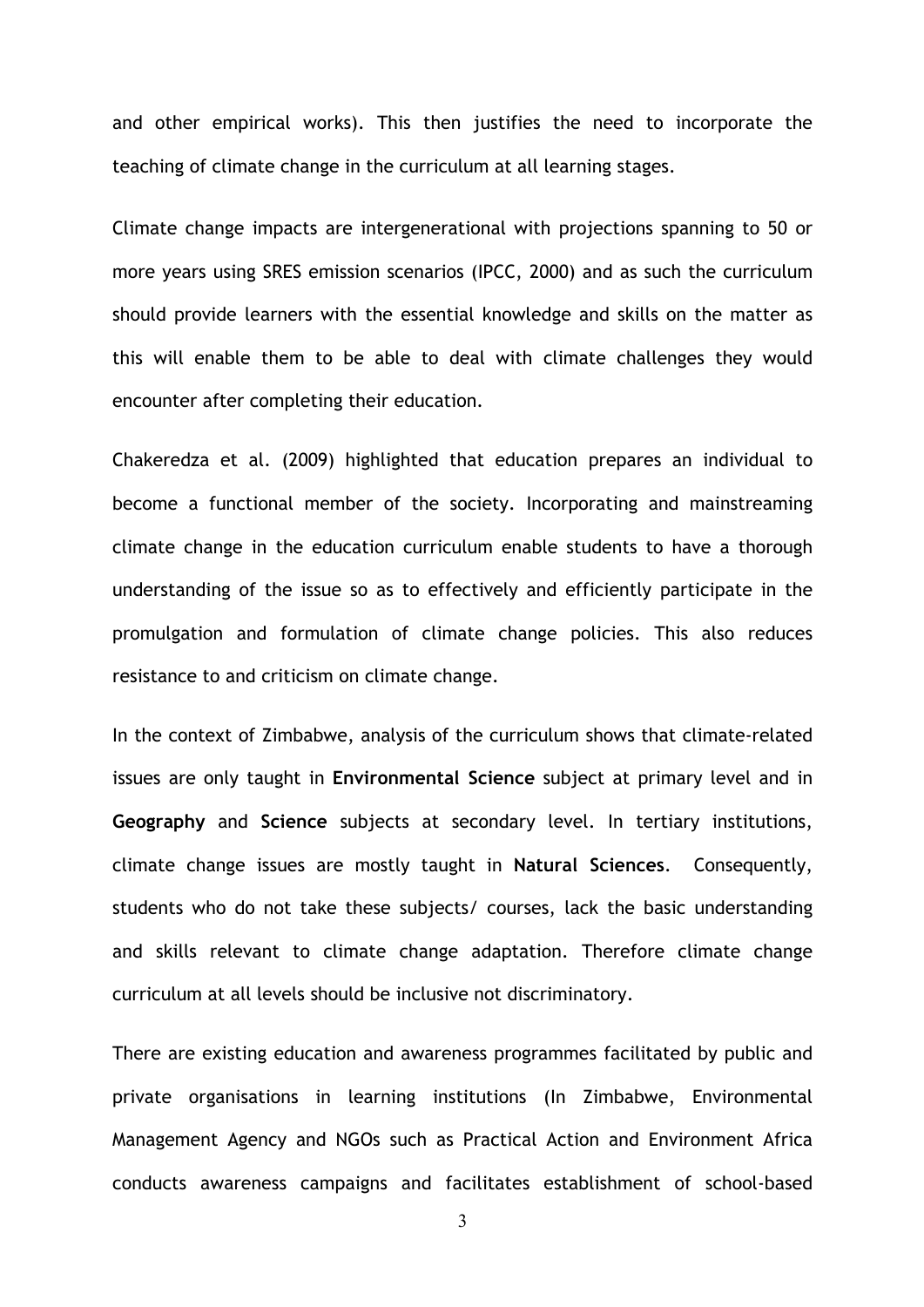climate change clubs). However these efforts are taken as "extra-curricular" activities and they are not examinable. This shows that climate change issues are being treated as "trivial" yet they should be core and mandatory in the education curriculum.

This paper asserts that climate change should be a lifelong process that starts at a tender age and continue through all learning stages. In addition, climate change education should be taught in compulsory subjects and explicitly included in the curriculum as a prerequisite to ensure that all students develop sufficient knowledge and skills essential for the creation of new patterns of behaviour towards the changing climate (Tbilisi declaration, Goal 3, 1977).

### **PROPOSALS FOR THE NEW CLIMATE CHANGE CURRICULUM**

The curriculum must be directed on changing the mind-set of students towards climate change issues so as to enhance their adaptive capacities. An effective climate change curriculum should, *inter alia*, focus on socio-economic transformation and behavioural change; ensure climate change education for all; be holistic and interdisciplinary in nature; be consistent; and have clear assessment procedures for continual improvement (*see figure 1 showing proposed climate change framework*).

While acknowledging efforts by United Nations agencies such as UNICEF and UNESCO in promoting climate change education in educational institutions in developing countries through programmes such as *Environmental Education Resource Pack* (EERP), this paper is advocating that at primary and secondary levels of education, climate change education should be a subject on its own that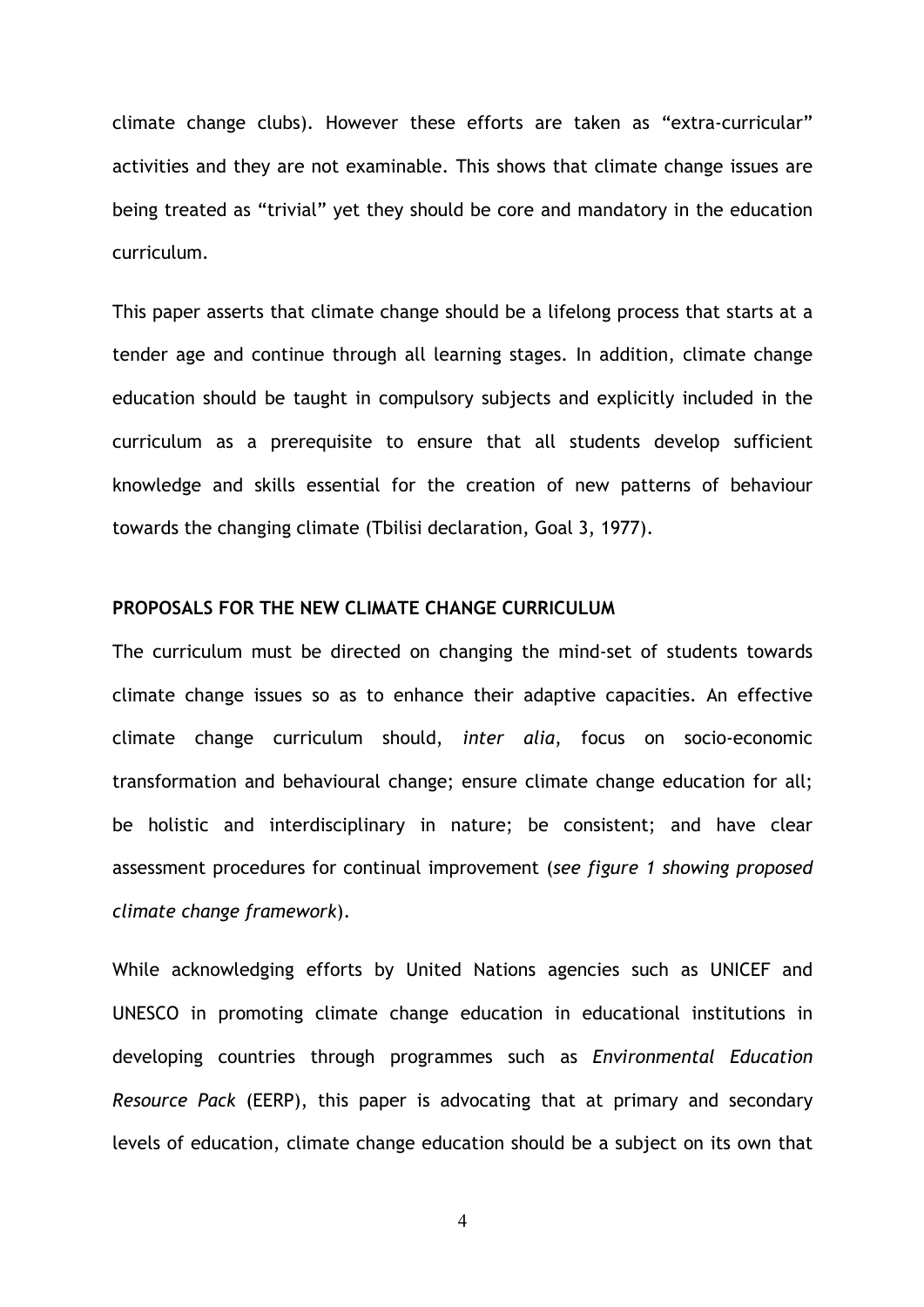is examinable. In addition, climate change education at these levels should be mainstreamed and included across different compulsory subject areas so as to improve awareness of children and empower them to take charge of protecting the environment.

In tertiary institutions, the main thrust of curriculum reforms is to build professionals with appropriate knowledge and skills towards climate change issues so that they are able to participate in policy making and help their societies to adapt. This should not be a matter of the natural sciences alone as it is a crosscutting issue that requires input of all academic disciplines. This paper is supporting the development of an *issue-based curriculum* (Musarurwa, 2012) since climate change is a real issue that is threatening human existence. Tertiary institutions must make use of the indigenous knowledge that the community possesses to further refine theory and contribute to the development of a body literature on climate change. This paper lobbies for the establishment of tertiary **climate change training institutions** that solely deals with climate change issues and management in developing countries. At regional level, the Pan-African University will be of great significance to this initiative.

#### **RECOMMENDATIONS**

- ! Set-up a task force to carry out educational assessments so as to review the content and identify gaps in education curriculum at all levels to incorporate climate change issues and produce relevant teaching material.
- ! Need to come up with a climate change *curriculum plan* with functions that include production of a level-specific climate change curriculum, means of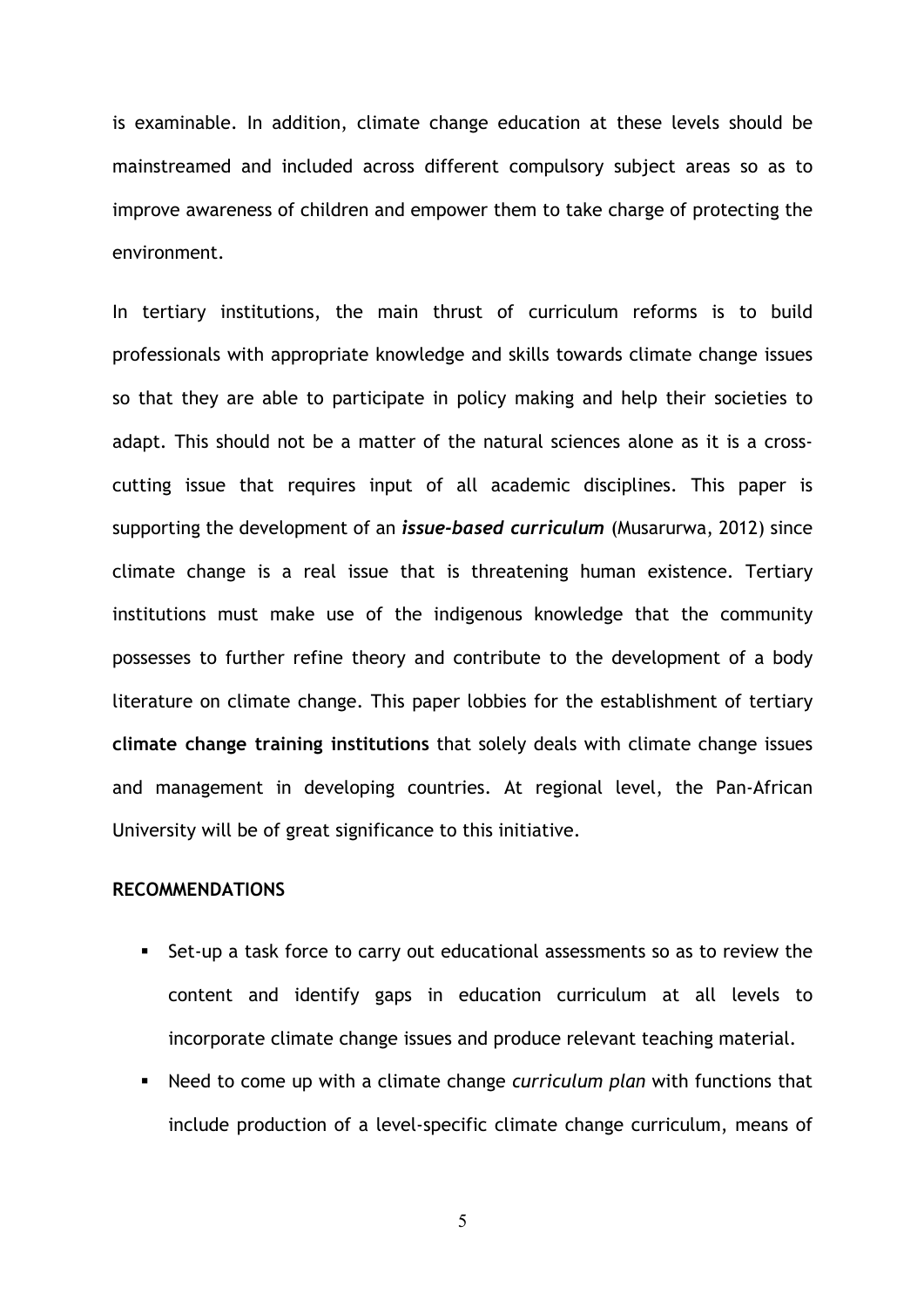implementing the curriculum, sources of funding as well as evaluation procedures.

- ! The Global Partnership for Education can help to support training of teachers in climate change so that they develop relevant human capital and can interpret the content and adapts it to the local context. In addition, teachers by virtue of being implementers of the curriculum they should be involved in climate change curriculum development.
- ! Funding should be provided to tertiary institutions to carry out research in climate change so that there is generation of new information to be used in developing teaching resources.
- ! Continuously monitor, evaluate and reform the education curriculum to keep up with global trends
- ! Students should embark on school-based climate change projects. Innovative and participatory teaching methodologies should be utilised in teaching climate change so that it becomes interesting.

## **CONCLUSION**

This paper outlines the need for mainstreaming climate change in the 21<sup>st</sup> century curriculum so as to strengthen people's knowledge, skills and ability to adapt. This paper emphasised the fact that climate change education should be a lifelong process starting at an early age and continuing through all learning stages so as to promote behavioural change and enhance resilience of communities.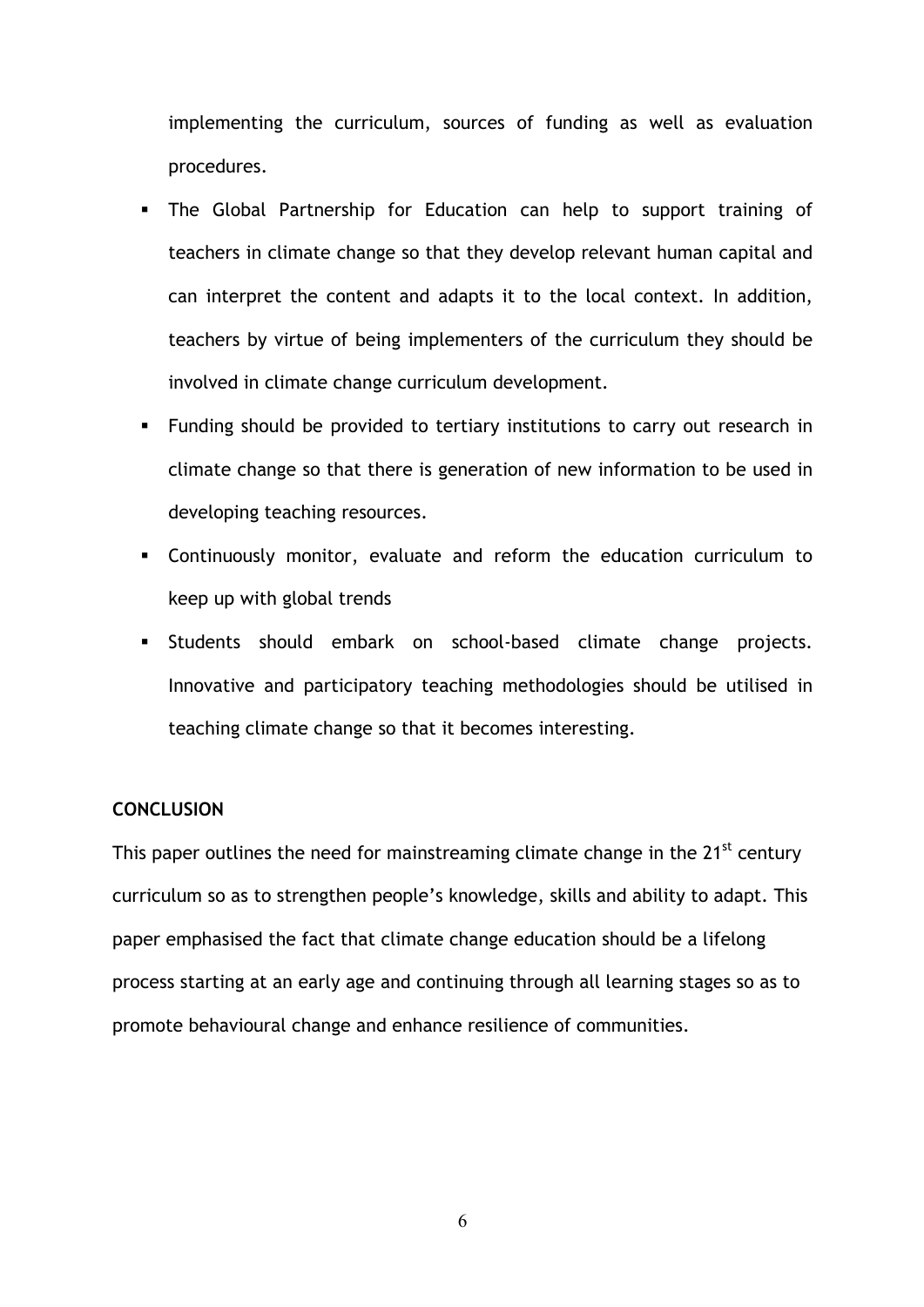## **REFERENCES**

- Amanchukwu, N.R., Amadi-Ali, T., & Ololube, P.N. (2015). Climate change education in Nigeria: The role of curriculum review. Journal of Education, 5 (3), 71-79.
- Batisha, A. F. (2012). Adaptation of Sea Level Rise in Nile Delta Due to Climate Change. Earth Science and Climate Change, 3(2).
- Etim, N. V., & Okey, S. M. (2015). Teachers' involvement and role in climate change curriculum development and implementation in Nigerian secondary educational system. Journal of Modern Management Science & Engineering. 3 (1), 21-31.
- IPCC. (2000). Summary for Policymakers: IPCC Special Report Emission Scenarios. Cambridge University Press, Cambridge, United Kingdom
- IPCC. 2013: Summary for Policymakers. In: Climate Change 2013: The Physical Science Basis. Cambridge University Press, Cambridge, United Kingdom and New York, NY, USA
- Lunenburg, C.F. (2011). Theorising about curriculum: Curriculum and definitions. International Journal of Scholarly Academic Intellectual Diversity.13 (1), 1- 6.
- Matarira, T. H. (2011). Climate change and its impact on Zimbabwe. A position paper prepared on behalf of research council of Zimbabwe
- Musarurwa, C. (2012). Climate change education in the era of sustainable development: What can universities do?. Asian Journal of Social Sciences & Humanities. 1(2), 46-52.
- UNESCO. (2010). Climate change education for sustainable development. Paris. France.
- United Nations Framework Convention on Climate Change. (2015). FCCC/CP/2015/L.9/Rev.1: Paris agreement